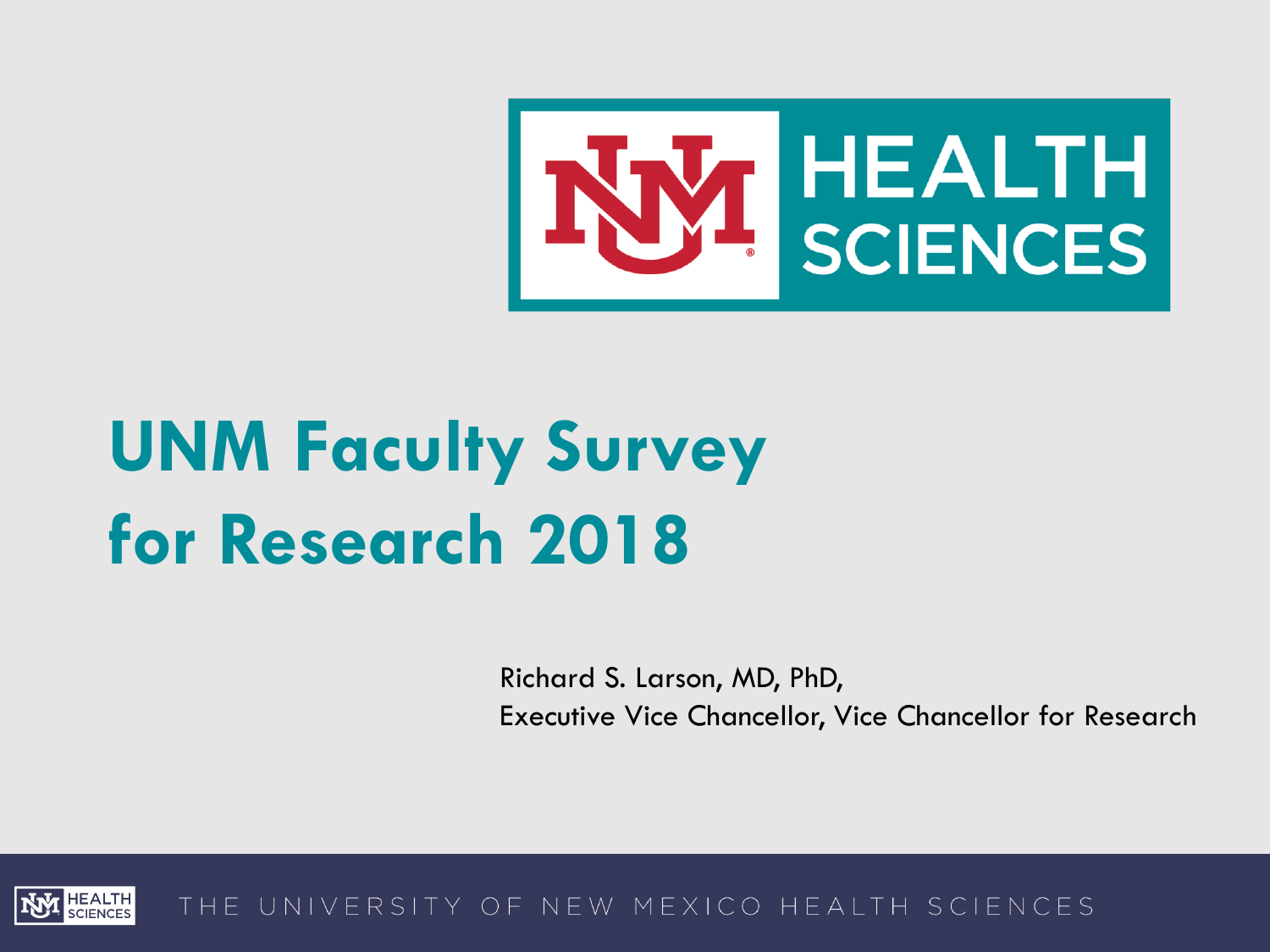# **2018 Survey Responses**

| $\blacksquare$ | <b>Total Responses:</b>         | 368 |
|----------------|---------------------------------|-----|
|                | <b>School of Medicine:</b>      | 299 |
|                | • College of Pharmacy:          | 28  |
|                | • College of Nursing:           | 36  |
|                | • College of Population Health: | 5   |

## **Scales**

## **Importance**

 $\geq 2.75$  "Important"

**Satisfaction/Agreement** ≥ 2.75 "Satisfied"

## **Faculty Track:**

| <b>Flex</b>              | 3.3%  |
|--------------------------|-------|
| <b>Clinical Educator</b> | 46.7% |
| <b>Research</b>          | 6.8%  |
| Tenure Track/Tenured     | 32.9% |
| Other                    | 10.3% |

|                                     | <b>Tenured</b> | <b>Research</b> | <b>Clinician</b><br><b>Educator</b> | <b>Flex</b> |
|-------------------------------------|----------------|-----------------|-------------------------------------|-------------|
| <b>Assistant</b><br>Professor       | 36             | 25              | 172                                 | 12          |
| Associate/Fu<br><b>Il Professor</b> | 84             |                 |                                     |             |

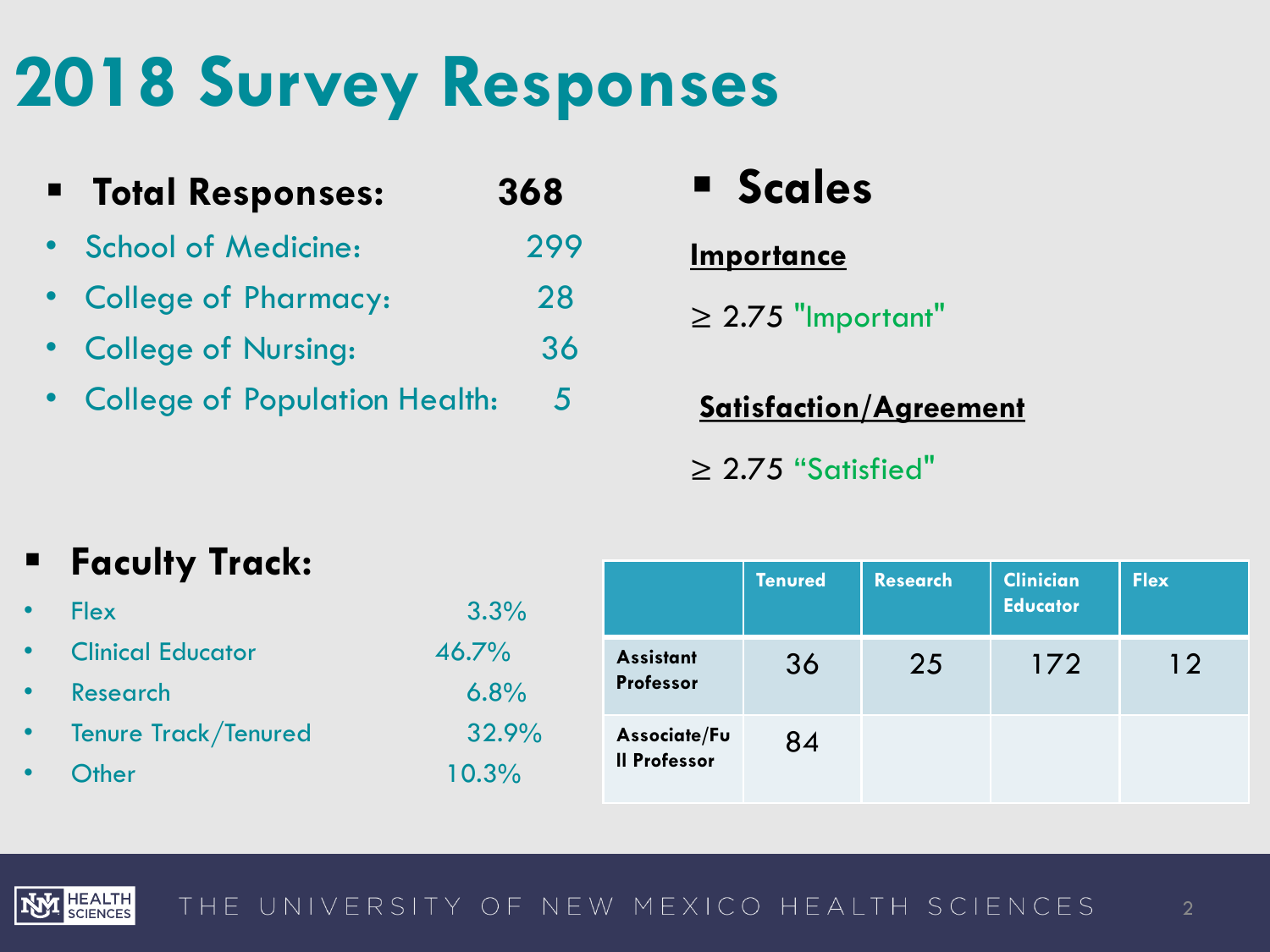## **Improvement Needed Satisfied**

### **Recruitment/Retention**

Startup Packages Salaries offered to candidates Protected Time Admin & Technical Support HR & Hiring Processes

## **Compliance Services**

Grants Management Training

### **Education & Training**

Post-Doctoral Development Undergraduate Pipeline Junior Faculty Mentoring

## **IP/Commercialization**

STC Marketing & Licensing

**Recruitment/Retention** Promotion Processes

### **Compliance Services**

Biohazard/Biosafety Animal Care Conflicts of Interest Human Research Protections

**Fiscal Services** Preaward Postaward

**Education & Training** MD/PhD Program BSGP

## **IP/Commercialization**

STC Patenting STC Seminar Series

**Education & Training MSCR** 

## **Shared Facilities**

ARF Clinical Trials Center Flow Cytometry Microscopy Biostats (CC) Biostats (CTSC/GCRC)

## **Shared Facilities**

Electron Microscopy **Genomics** Human Tissue Biocomputing Bioinformatics Animal Models (CC) Animal Models Human Imaging DNA Services

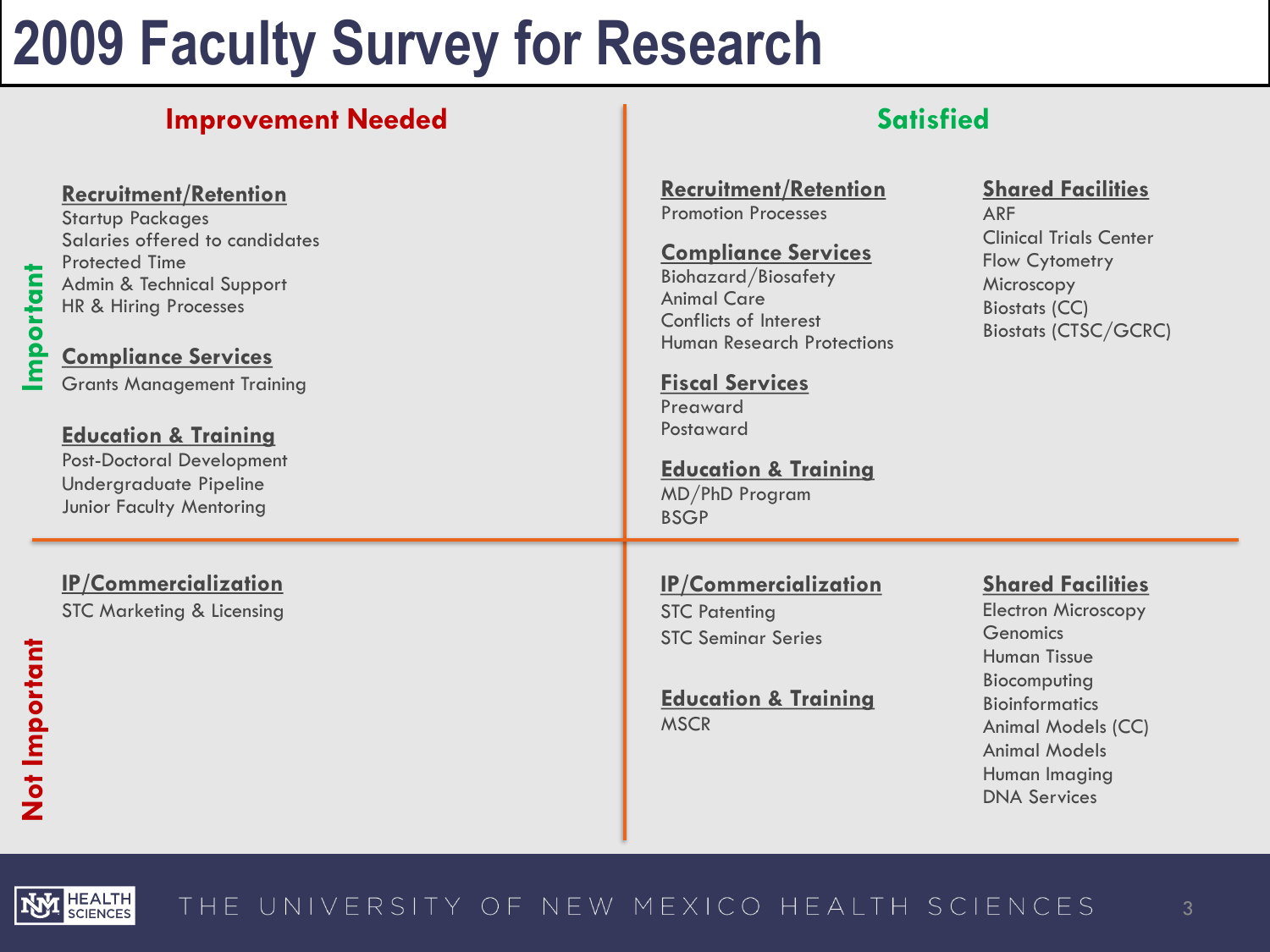## **Improvement Needed and Satisfied Satisfied**

HEALTH<br>SCIENCES

LQ.

| mportant      | <b>Recruitment/Retention</b><br><b>Startup Packages</b><br>Salaries offered to candidates<br><b>Protected Time</b><br>Admin & Technical Support<br>HR & Hiring Processes<br><b>Compliance Services</b><br><b>Grants Management Training</b><br><b>Education &amp; Training</b><br><b>Post-Doctoral Development</b><br>Under Freduction Bineling<br>Junior Faculty Mentoring | <b>Shared Facilities</b><br><b>Clinical Trials Center</b>                                                              | <b>Recruitment/Retention</b><br><b>Promotion Processes</b><br><b>Compliance Services</b><br><b>Biohazard/Biosafety</b><br><b>Animal Care</b><br>Conflicts of Interest<br><b>Human Research Protections</b><br><b>Fiscal Services</b><br>Preaward<br>Postaward<br><b>Education &amp; Training</b><br>MD/PhD Program<br><b>BSGP</b> | <b>Shared Facilities</b><br><b>ARF</b><br><b>Clinical Trials Center</b><br>Flow Cytometry<br>Microscopy<br><b>Biostats (CC)</b><br><b>Biostats (CTSC/GCRC)</b><br><b>Undergraduate Pipeline</b>                          |
|---------------|-----------------------------------------------------------------------------------------------------------------------------------------------------------------------------------------------------------------------------------------------------------------------------------------------------------------------------------------------------------------------------|------------------------------------------------------------------------------------------------------------------------|-----------------------------------------------------------------------------------------------------------------------------------------------------------------------------------------------------------------------------------------------------------------------------------------------------------------------------------|--------------------------------------------------------------------------------------------------------------------------------------------------------------------------------------------------------------------------|
| Not Important | <b>IP/Commercialization</b><br><b>STC Marketing &amp; Licensing</b><br><b>STC Patenting</b><br><b>STC Seminar Series</b>                                                                                                                                                                                                                                                    | <b>Shared Facilities</b><br>Biocomputing<br><b>Bioinformatics</b><br><b>Animal Models (CC)</b><br><b>Animal Models</b> | <b>IP/Commercialization</b><br><b>STC Patenting</b><br><b>STC Seminar Series</b><br><b>Education &amp; Training</b><br><b>MSCR</b>                                                                                                                                                                                                | <b>Shared Facilities</b><br><b>Electron Microscopy</b><br>Genomics<br><b>Human Tissue</b><br>Biocomputing<br><b>Bioinformatics</b><br>Animal Models (CC)<br><b>Animal Models</b><br>Human Imaging<br><b>DNA Services</b> |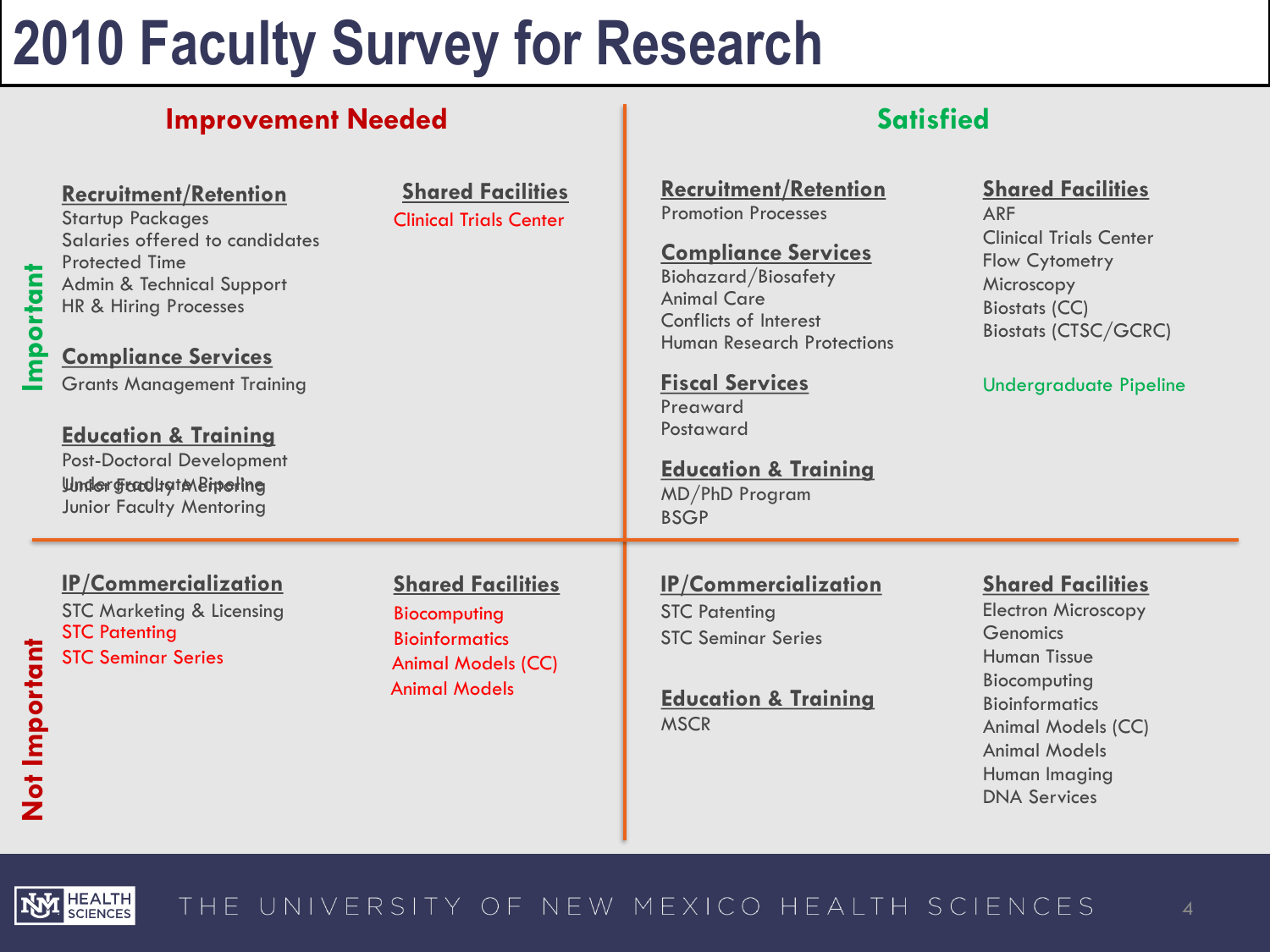## **Improvement Needed and Satisfied Satisfied**

HEALTH<br>SCIENCES

**IAN** 

| mportant      | <b>Recruitment/Retention</b><br><b>Startup Packages</b><br>Salaries offered to candidates<br><b>Protected Time</b><br>Admin & Technical Support<br>HR & Hiring Processes<br><b>Compliance Services</b><br><b>Grants Management Training</b><br><b>Education &amp; Training</b><br><b>Post-Doctoral Development</b><br>Junior Faculty Mentoring | <b>Shared Facilities</b><br><b>Clinical Trials Center</b>                                                       | <b>Recruitment/Retention</b><br><b>Promotion Processes</b><br><b>Compliance Services</b><br><b>Biohazard/Biosafety</b><br><b>Animal Care</b><br>Conflicts of Interest<br><b>Human Research Protections</b><br><b>Grants Management Training</b><br><b>Fiscal Services</b><br>Preaward<br>Postaward<br><b>Education &amp; Training</b><br>MD/PhD Program<br><b>BSGP</b> | <b>Shared Facilities</b><br><b>ARF</b><br>Flow Cytometry<br>Microscopy<br><b>Biostats (CC)</b><br><b>Biostats (CTSC/GCRC)</b><br><b>Clinical Trials Center</b><br><b>Undergraduate Pipeline</b><br><b>Post-Doctoral Development</b> |
|---------------|------------------------------------------------------------------------------------------------------------------------------------------------------------------------------------------------------------------------------------------------------------------------------------------------------------------------------------------------|-----------------------------------------------------------------------------------------------------------------|------------------------------------------------------------------------------------------------------------------------------------------------------------------------------------------------------------------------------------------------------------------------------------------------------------------------------------------------------------------------|-------------------------------------------------------------------------------------------------------------------------------------------------------------------------------------------------------------------------------------|
| Not Important | <b>IP/Commercialization</b><br><b>STC Marketing &amp; Licensing</b><br><b>STC Patenting</b><br><b>STC Seminar Series</b>                                                                                                                                                                                                                       | <b>Shared Facilities</b><br>Biocomputing<br><b>Bioinformatics</b><br>Animal Models (CC)<br><b>Animal Models</b> | <b>IP/Commercialization</b><br><b>STC Marketing &amp; Licensing</b><br><b>STC Patenting</b><br><b>STC Seminar Series</b><br><b>Education &amp; Training</b><br><b>MSCR</b>                                                                                                                                                                                             | <b>Shared Facilities</b><br><b>Electron Microscopy</b><br>Genomics<br><b>Human Tissue</b><br><b>DNA Services</b><br>Human Imaging<br><b>Animal Models (CC)</b>                                                                      |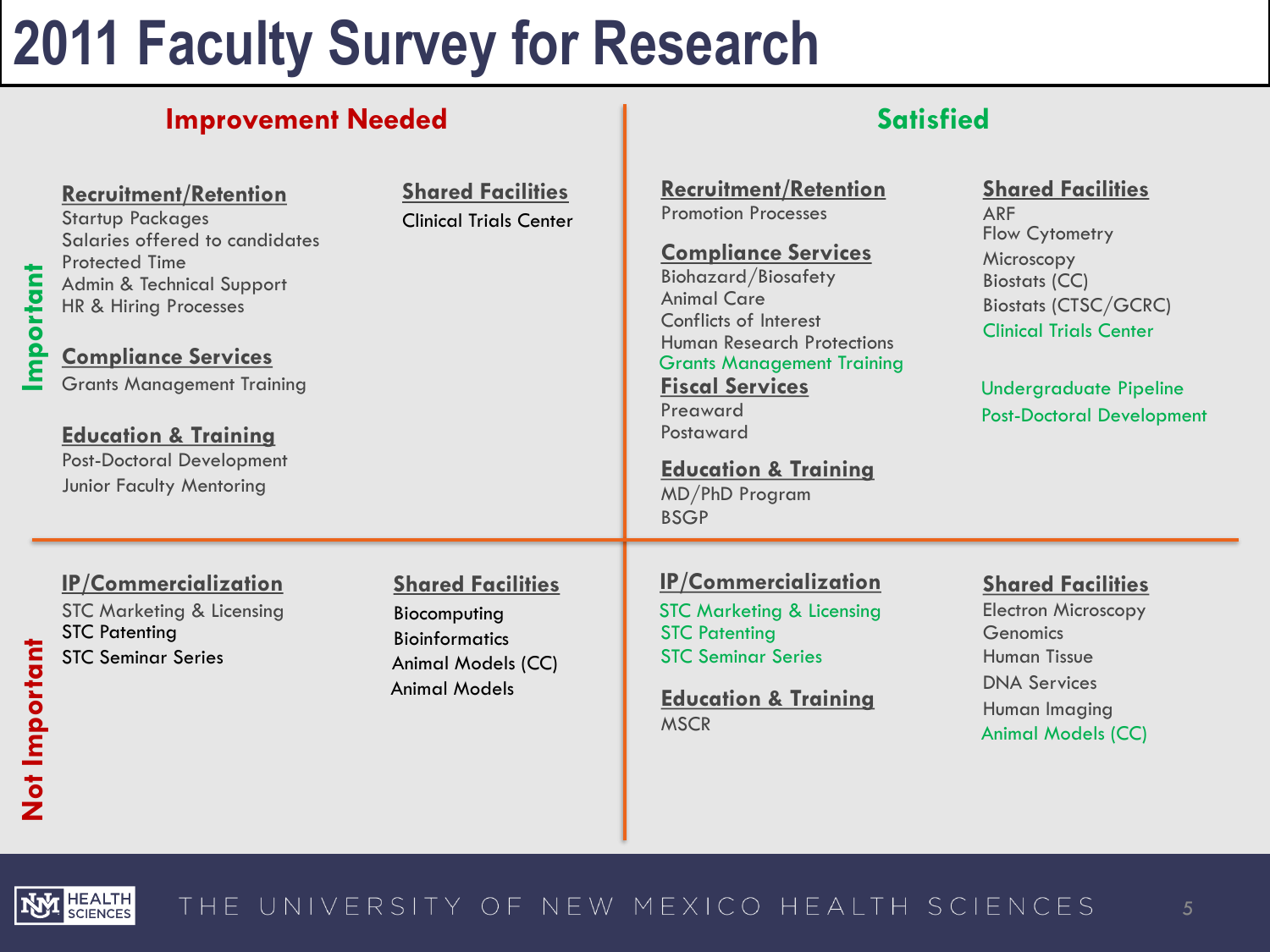## **Improvement Needed and Satisfied Satisfied**

HEALTH<br>SCIENCES

| mportant      | <b>Recruitment/Retention</b><br><b>Startup Packages</b><br>Salaries offered to candidates<br><b>Protected Time</b><br>Admin & Technical Support<br>HR & Hiring Processes<br><b>Promotion Processes on CE Track</b><br><b>Education &amp; Training</b><br>Junior Faculty Mentoring |                                                                                           | <b>IP/Commercialization</b><br><b>STC Patenting</b><br><b>Recruitment/Retention</b><br><b>Promotion Processes</b><br><b>Compliance Services</b><br><b>Biohazard/Biosafety</b><br><b>Animal Care</b><br>Conflicts of Interest<br><b>Human Research Protections</b><br><b>Grants Management Training</b><br><b>Fiscal Services</b><br>Preaward<br>Postaward<br><b>Education &amp; Training</b><br>MD/PhD Program<br><b>BSGP</b> | <b>Shared Facilities</b><br><b>ARF</b><br>Flow Cytometry<br>Microscopy<br><b>Biostats (CC)</b><br><b>Biostats (CTSC/GCRC)</b><br><b>Clinical Trials Center</b><br><b>Electron Microscopy</b><br><b>Genomics</b><br><b>Human Tissue</b><br>Human Imaging<br><b>Animal Models (CC)</b><br><b>MSCR</b><br><b>Undergraduate Pipeline</b><br><b>Post-Doctoral Development</b> |
|---------------|-----------------------------------------------------------------------------------------------------------------------------------------------------------------------------------------------------------------------------------------------------------------------------------|-------------------------------------------------------------------------------------------|-------------------------------------------------------------------------------------------------------------------------------------------------------------------------------------------------------------------------------------------------------------------------------------------------------------------------------------------------------------------------------------------------------------------------------|--------------------------------------------------------------------------------------------------------------------------------------------------------------------------------------------------------------------------------------------------------------------------------------------------------------------------------------------------------------------------|
| Not Important | <b>IP/Commercialization</b><br><b>STC Marketing &amp; Licensing</b>                                                                                                                                                                                                               | <b>Shared Facilities</b><br>Biocomputing<br><b>Bioinformatics</b><br><b>Animal Models</b> | <b>IP/Commercialization</b><br><b>STC Marketing &amp; Licensing</b><br><b>STC Seminar Series</b><br><b>STC Patenting</b><br><b>STC Seminar Series</b><br><b>Education &amp; Training</b><br><b>MSCR</b>                                                                                                                                                                                                                       | <b>Shared Facilities</b><br><b>Electron Microscopy</b><br>Genomics<br><b>Human Tissue</b><br>Human Imaging<br><b>Animal Models (CC)</b><br><b>Animal Models</b><br>Biocomputing                                                                                                                                                                                          |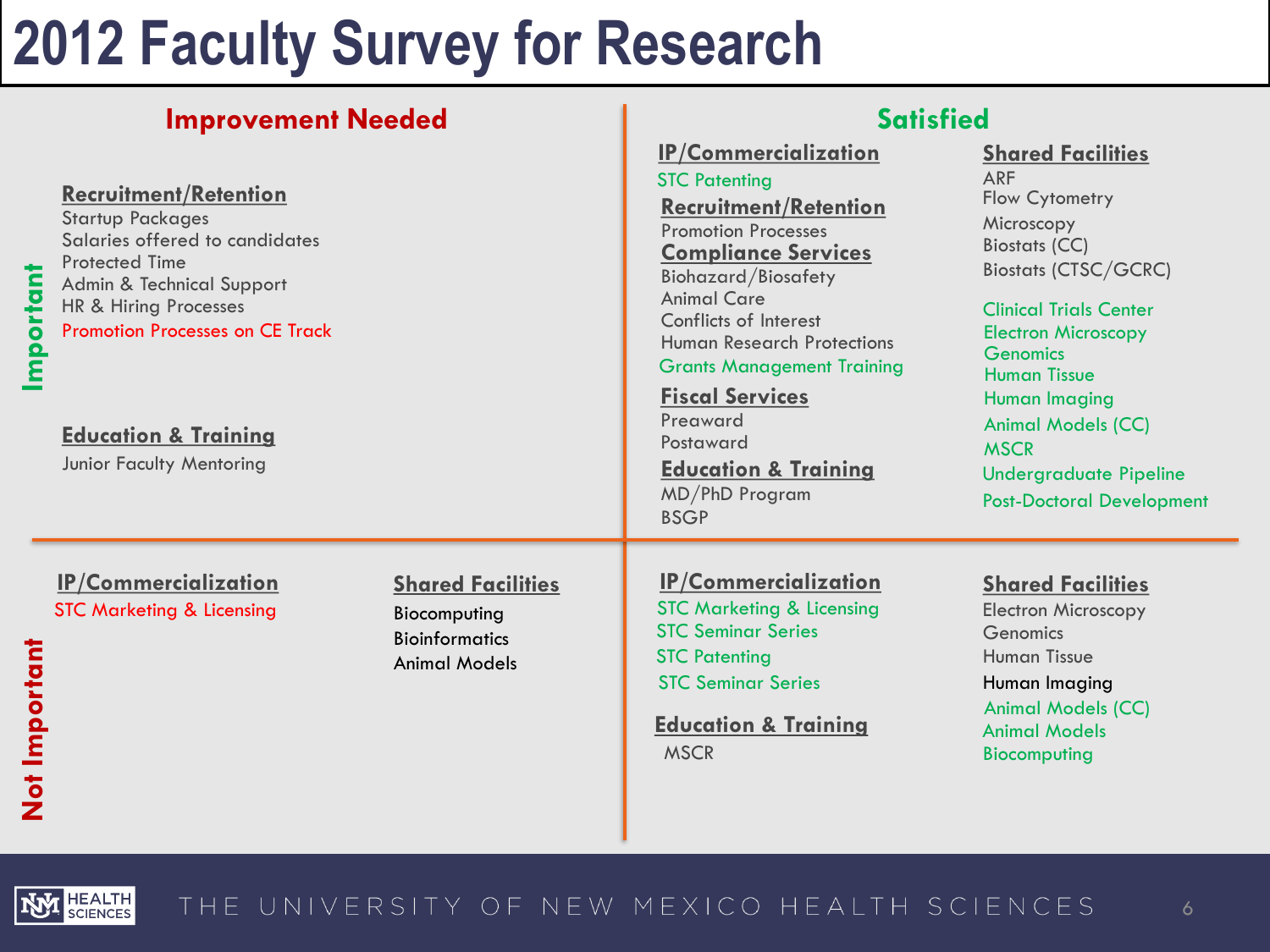|                                                                                                                                                                            | <b>Satisfied</b>                                                                                                                                                                                                                                                                      |                                                                                                                                                                                                                            |
|----------------------------------------------------------------------------------------------------------------------------------------------------------------------------|---------------------------------------------------------------------------------------------------------------------------------------------------------------------------------------------------------------------------------------------------------------------------------------|----------------------------------------------------------------------------------------------------------------------------------------------------------------------------------------------------------------------------|
| <b>Improvement Needed</b><br><b>Recruitment/Retention</b><br>Salaries offered to candidates<br><b>Protected Time</b><br>Admin & Technical Support<br>HR & Hiring Processes | <b>IP/Commercialization</b><br><b>STC Patenting</b><br><b>STC Marketing &amp; Licensing</b><br><b>Recruitment/Retention</b><br><b>Promotion Processes</b><br><b>Promotion Processes on CE Track</b><br><b>Compliance Services</b><br><b>Biohazard/Biosafety</b><br><b>Animal Care</b> | <b>Education &amp; Training</b><br>MD/PhD Program<br><b>BSGP</b><br><b>MSCR</b><br><b>UPN</b><br><b>CTSC Certificate</b><br><b>Shared Facilities</b><br><b>ARF</b><br>Flow Cytometry<br>Microscopy<br><b>Biostats (CC)</b> |
| <b>Education &amp; Training</b><br><b>Junior Faculty Mentoring</b><br><b>Post-Doctoral Development</b>                                                                     | Conflicts of Interest<br><b>Human Research Protections</b><br><b>Grants Management Training</b><br><b>Fiscal Services</b><br>Preaward<br>Postaward                                                                                                                                    | <b>Biostats (CTSC/GCRC)</b><br><b>Clinical Trials Center</b><br>Microscopy<br>Genomics<br>Human Imaging<br><b>Bioinformatics</b><br><b>Undergraduate Pipeline</b>                                                          |
|                                                                                                                                                                            | <b>IP/Commercialization</b><br><b>STC Seminar Series</b><br><b>Education &amp; Training</b><br><b>Nursing PhD Program</b>                                                                                                                                                             | <b>Shared Facilities</b><br><b>Electron Microscopy</b><br>Genomics<br><b>Human Tissue</b><br>Human Imaging<br><b>Animal Models (CC)</b><br><b>Animal Imaging</b><br>Biocomputing                                           |

**Not Important**

Not Important

**Important**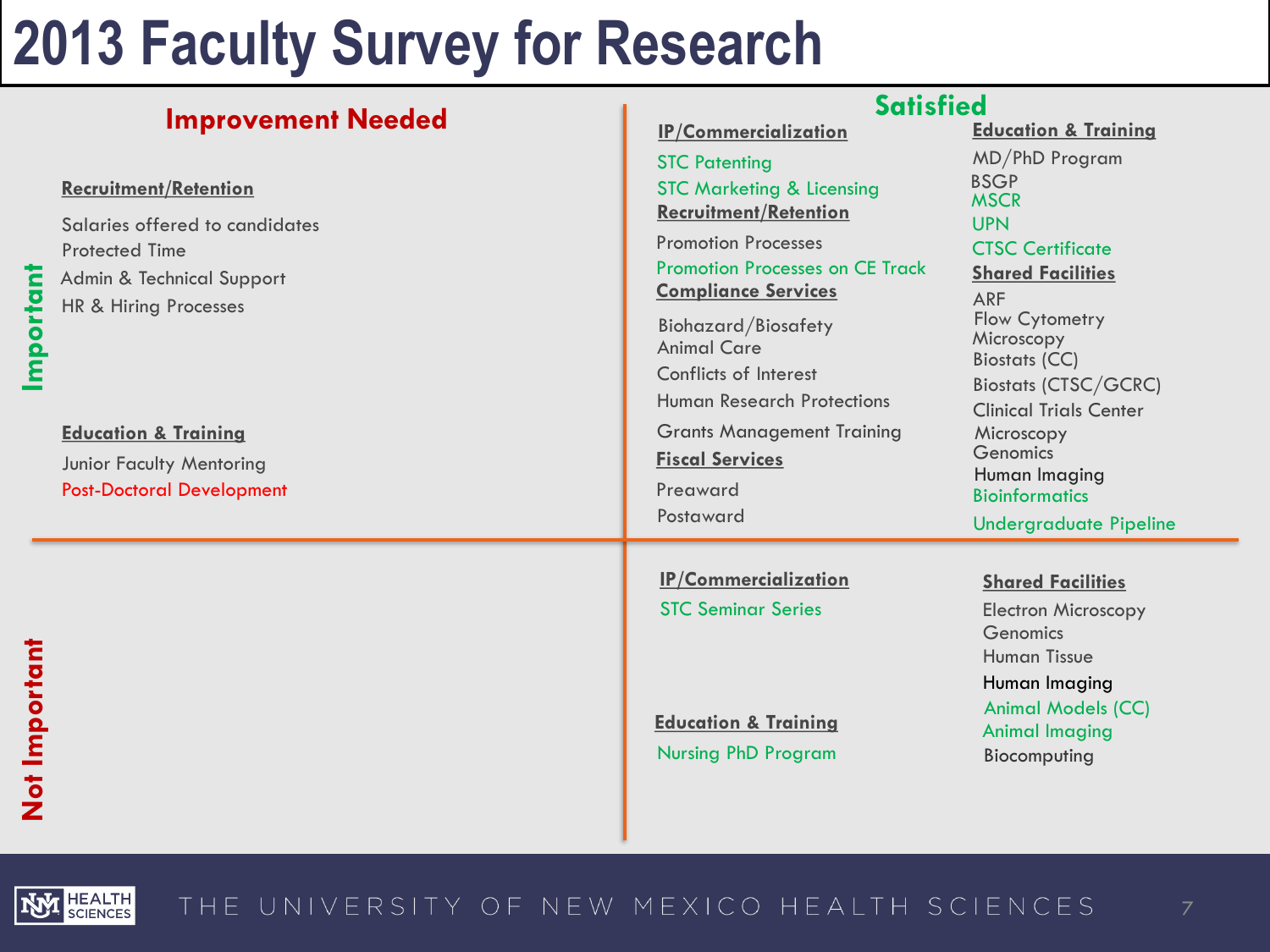## **Improvement Needed Satisfied Satisfied Satisfied**

### **Faculty and Staff Recruitment and Retention**

Salaries offered to faculty candidates Protected time offered to faculty candidates Admin and technical support offered to faculty Human resources and hiring processes (staff) Human resources and hiring processes (faculty)

### **Research Education and Training**

Post-Doctoral Development Program Junior Faculty Mentoring

### **Compliance Services** Biosafety Office Institutional Biosafety Committee Office of Animal Care and Compliance Institutional Animal Care and Use **Committee** Conflicts of Interest Program/Committee Radiation Control Committee Grants Management Training Human Research Protections Office Human Research Review Committee

### **Intellectual Property**

STC patenting processes STC marketing and licensing processes

### **Research Education and**

**Training** MD/PhD Program BSGP MSCR CTS Certificate Program UPN

### **Shared Facilities** Biocomputing (Cheminformatics)

### **Faculty and Staff Recruitment and Retention**

Faculty promotion process on tenure track Faculty promotion process on clinician educator track

### **Shared Facilities**

Animal Resource Facility Clinical Trials Center/CRU Flow Cytometry/Drug **Discovery** Microscopy **Genomics** Biostatistics- Cancer Center Biostatistics- CTSC **Bioinformatics** Animal Imaging Core Human Imaging

### **Fiscal Services**

Fiscal services grant submission processes (Preaward) Fiscal services billing & postaward services Clarity of Preaward policies & procedures Timeliness of Preaward Services

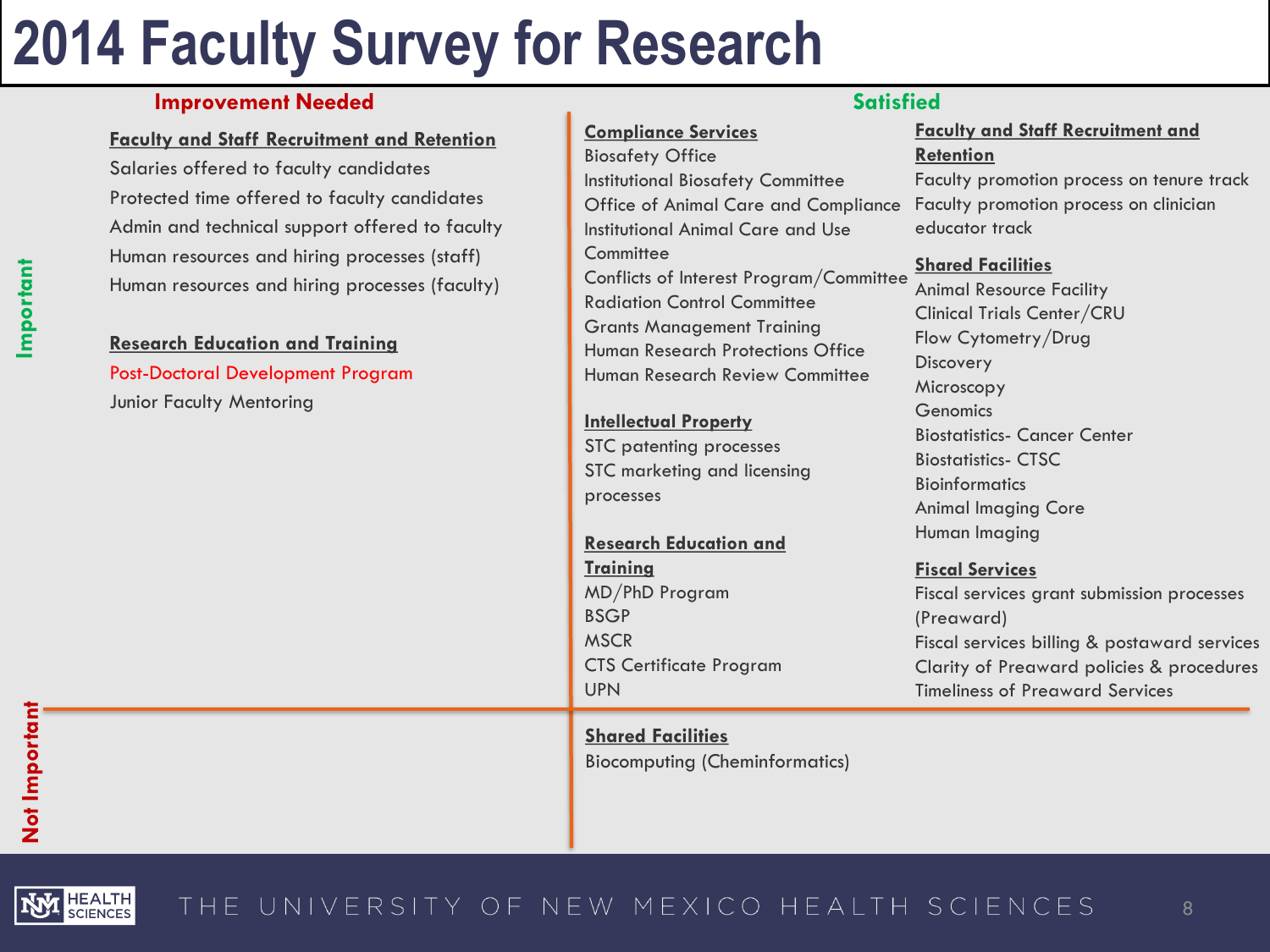## **Improvement Needed Satisfied Satisfied Satisfied**

#### **Faculty and Staff Recruitment and Retention**

Salaries offered to faculty candidates Protected time offered to faculty candidates Administrative and technical support offered to faculty candidates

Faculty Human Resources and hiring process

### **Topaz**

**Important**

Topaz protocol management software **Research Education and Training** Junior Faculty Mentoring

Not Important **Not Important**

### **Clinical & Translational Science Center**

VIVO Research Networking Tool

#### **Faculty and Staff Recruitment and Retention** Faculty promotion process on tenure track Faculty promotion process on clinician educator track **Compliance Services** Biosafety Office (Biohazard Compliance) services Institutional Biosafety Committee Office of Animal Care Compliance Institutional Animal Care and Use **Committee** Conflicts of Interest Program/Committee Flow Cytometry/Drug Discovery Radiation Control Committee Grants Management Training Human Research Protections Office Human Research Review Committee **Topaz** Topaz Animal Orders Software Topaz Animal Census Software Topaz Animal Billing Software **Click** Click COI Software Click IRB Software **Shared Facilities** Unit **CTSC**

### **Fiscal Services** Fiscal Services grant submission process (preaward) Timeliness of Preaward Services Clarity of Fiscal Services policies and procedures (pre & post award) Fiscal Services billing and postaward

Animal Resource Facility Clinical Trials Center/Clinical Research Microscopy Genomics (KUGR) Human Tissue Repository Biostatistics – Cancer Center Biostatistics – CTSC (MRF) Bioinformatics (CTSC: Data Warehouse mining, REDCap, participant recruitment, CTSC Services overall survey support) Community Engagement Research Core – Pilot Awards Program Translational Laboratory (T-Laboratory) – CTSC Clinical Laboratory – CTSC

#### **Intellectual Property**

Science and Technology Center patenting process Science and Technology Center marketing and licensing processes **Research Education and Training** MD/PhD Program Biomedical Sciences Graduate Program Nursing PhD Program Masters of Science in Clinical Research Program Certificate Program – Clinical & Translational Science Post-Doctoral Development Program Undergraduate Pipeline Program **HSLIC Support for Research**  Library Services Information Technology (IT) Support **Clinical & Translational Science Center** Weekly emails on grant opportunities

## **Shared Facilities**

Biocomputing (Cheminformatics)

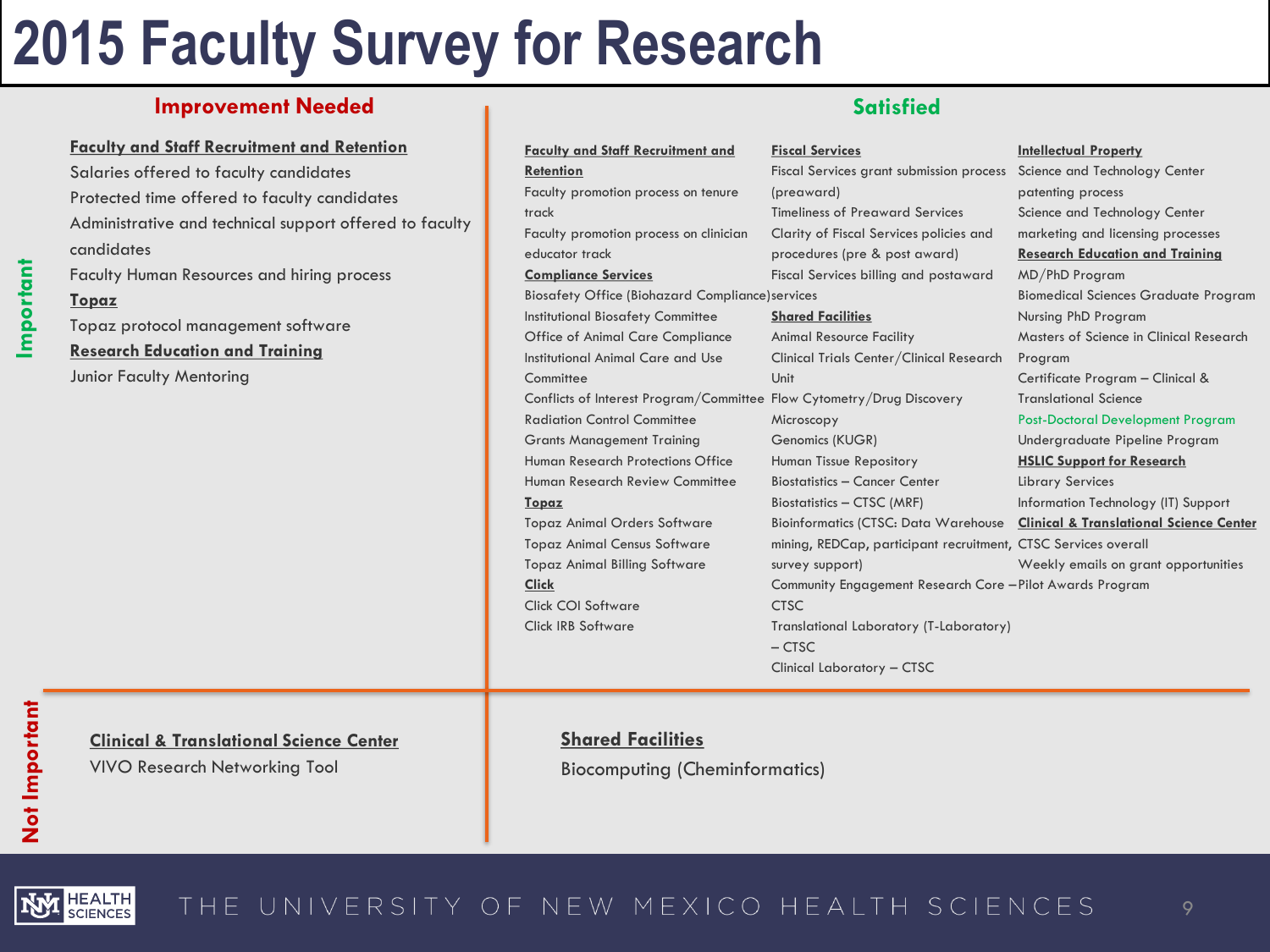### **Improvement Needed Satisfied Satisfied Satisfied**

**Topaz**

Topaz Protocol Management Software

#### **Shared Facilities**

Animal Imaging Core (BRaIN and COP) Biocomputing (Cheminformatics)

### **Faculty and Staff Recruitment and Retention**

Faculty promotion process on tenure track Faculty promotion process on clinician educator track

#### **Compliance Services**

Biosafety Office (Biohazard Compliance) Institutional Biosafety Committee Office of Animal Care Compliance Institutional Animal Care and Use **Committee** Conflicts of Interest Program/Committee Radiation Control Committee Grants Management Training Human Research Protections Office Human Research Review Committee

#### **Topaz**

#### Topaz Protocol Management Software

Topaz Animal Orders Software Topaz Animal Census Software Topaz Animal Billing Software

#### **Click**

Click COI Software Click ERA Grants Software Click IRB Software

#### **Fiscal Services**

Fiscal Services grant submission process (preaward) Timeliness of Preaward Services Clarity of Fiscal Services policies and procedures (pre & post award) Fiscal Services billing and postaward services

#### **Shared Facilities**

Animal Resource Facility Clinical Trials Center/Clinical Research Unit Flow Cytometry/Drug Discovery Microscopy Electron Microscopy Genomics (KUGR) Human Tissue Repository Biostatistics – Cancer Center Biostatistics – CTSC (MRF) Bioinformatics (CTSC: Data Warehouse mining, REDCap, participant recruitment, survey support)

Animal Models & Imaging Core – Cancer **Center** Community Engagement Research Core – **CTSC** Translational Laboratory (T-Laboratory) – **CTSC** Clinical Laboratory – CTSC

#### **Intellectual Property**

Science and Technology Center patenting process Science and Technology Center marketing and licensing processes Science and Technology Center seminar series

#### **HSLIC Support**

Library Services IT services

#### **Clinical & Translational Science Center**

CTSC Services overall Weekly emails on grant opportunities Pilot Awards Program Biodesign Program Synergy Meetings



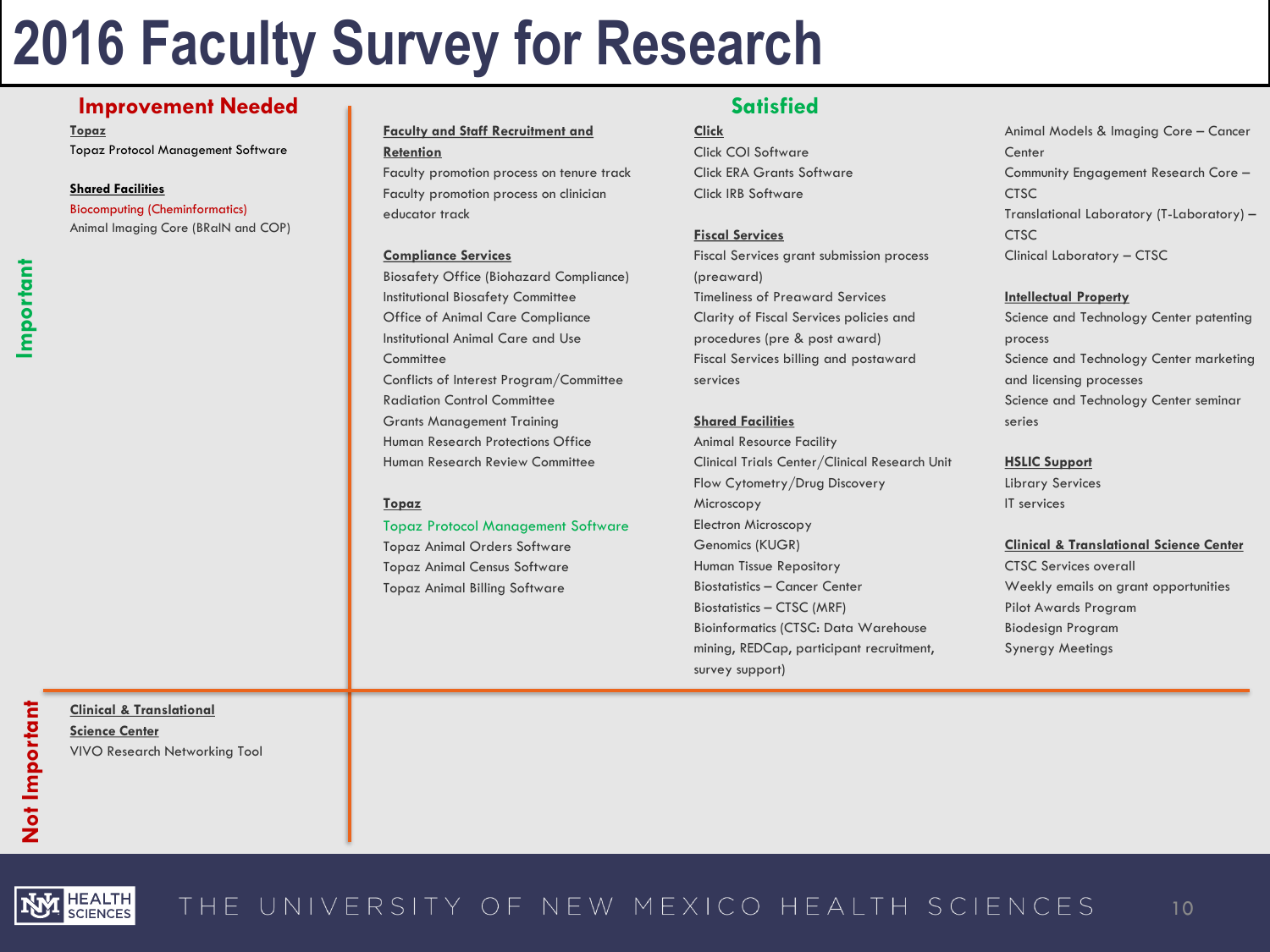## **Improvement Needed Satisfied Satisfied**

**Faculty and Staff Recruitment and Retention** Salaries offered to faculty candidates Protected time offered to faculty

candidates Faculty Human Resources and hiring process Staff Human Resources and hiring

**Shared Facilities** Biostatistics – CTSC (MRF)

process

**Intellectual Property** Science and Technology Center marketing and licensing processes **Faculty and Staff Recruitment and Retention** Faculty promotion process on tenure track Faculty promotion process on clinician educator track Administrative and technical support offered to faculty candidates

#### **Compliance Services**

Biosafety Office (Biohazard Compliance) Institutional Biosafety Committee Office of Animal Care Compliance Institutional Animal Care and Use Committee Conflicts of Interest Program/Committee Radiation Control Committee Grants Management Training Human Research Protections Office Human Research Review Committee

#### **Topaz**

Topaz Protocol Management Software Topaz Animal Orders Software Topaz Animal Census Software Topaz Animal Billing Software

#### **Click**

Click COI Software Click ERA Grants Software Click IRB Software

#### **Fiscal Services**

Fiscal Services grant submission process (preaward) Timeliness of Preaward Services Clarity of Fiscal Services policies and procedures (pre & post award) Fiscal Services billing and postaward services

#### **Shared Facilities**

Animal Resource Facility Clinical Trials Center/Clinical Research Unit Flow Cytometry/Drug Discovery Microscopy Electron Microscopy Genomics (KUGR) Human Tissue Repository

#### Biocomputing (Cheminformatics)

Biostatistics – Cancer Center Bioinformatics (CTSC: Data Warehouse mining, REDCap, participant recruitment, survey support) Animal Models & Imaging Core – Cancer **Center** Animal Imaging Core (BRaIN and COP) Community Engagement Research Core – **CTSC** 

Translational Laboratory (T-Laboratory) –

**CTSC** Clinical Laboratory – CTSC

#### **Intellectual Property**

Science and Technology Center patenting process Science and Technology Center seminar series

#### **Clinical & Translational Science Center**

CTSC Services overall Weekly emails on grant opportunities Pilot Awards Program Biodesign Program Synergy Meetings

**Clinical & Translational Science Center** VIVO Research Networking Tool

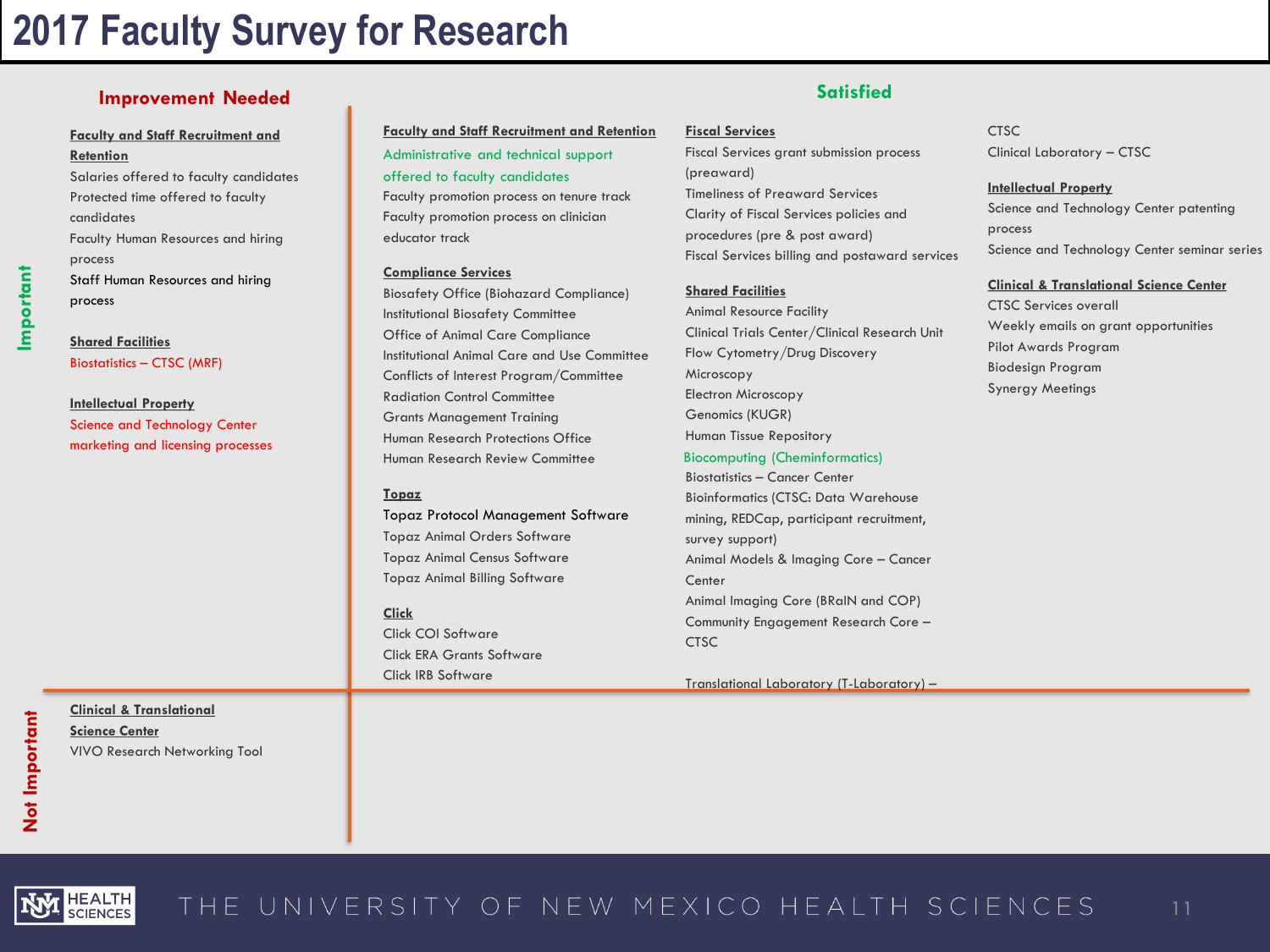## **Improvement Needed Satisfied Satisfied**

#### **Faculty and Staff Recruitment and Retention**

Salaries offered to faculty candidates Protected time offered to faculty candidates Faculty Human Resources and hiring process Staff Human Resources and hiring process Administrative and technical support offered to faculty candidates

## **Shared Facilities**

Biostatistics – CTSC (MRF)

#### **Intellectual Property**

**Clinical & Translational Science Center**

VIVO Research Networking Tool

Science and Technology Center marketing and licensing processes

**Topaz** Topaz Protocol Management Software **Faculty and Staff Recruitment and Retention** Faculty promotion process on tenure track Faculty promotion process on clinician educator track Administrative and technical support offered to faculty candidates

#### **Compliance Services**

Biosafety Office (Biohazard Compliance) Institutional Biosafety Committee Office of Animal Care Compliance Institutional Animal Care and Use Committee Conflicts of Interest Program/Committee Radiation Control Committee Grants Management Training Human Research Protections Office Human Research Review Committee

#### **Topaz**

Topaz Protocol Management Software Topaz Animal Orders Software Topaz Animal Census Software Topaz Animal Billing Software

#### **Click**

Click COI Software Click ERA Grants Software

### **Shared Facilities**

Electron Microscopy Animal Imaging Core (BRaIN and COP) Human Imaging – Core (MRN) Biocomputing (Cheminformatics)

Click IRB Software

#### **Fiscal Services**

Fiscal Services grant submission process (preaward) Timeliness of Preaward Services Clarity of Fiscal Services policies and procedures (pre & post award) Fiscal Services billing and postaward services

#### **Shared Facilities**

Animal Resource Facility Clinical Trials Center/Clinical Research Unit Flow Cytometry/Drug Discovery Microscopy Electron Microscopy Genomics (KUGR) Human Tissue Repository Biocomputing (Cheminformatics)

Biostatistics – Cancer Center Bioinformatics (CTSC: Data Warehouse mining, REDCap, participant recruitment, survey support) Animal Models & Imaging Core – Cancer **Center** Animal Imaging Core (BRaIN and COP) Community Engagement Research Core –

## **Clinical & Translational Science Center**

Biodesign Program

#### **CTSC**

Translational Laboratory (T-Laboratory) – **CTSC** Clinical Laboratory – CTSC Biostatistics – CTSC (MRF)

#### **Intellectual Property**

Science and Technology Center patenting process Science and Technology Center seminar series Science and Technology Center marketing and licensing processes

#### **Clinical & Translational Science Center**

CTSC Services overall Weekly emails on grant opportunities Pilot Awards Program Biodesign Program Synergy Meetings

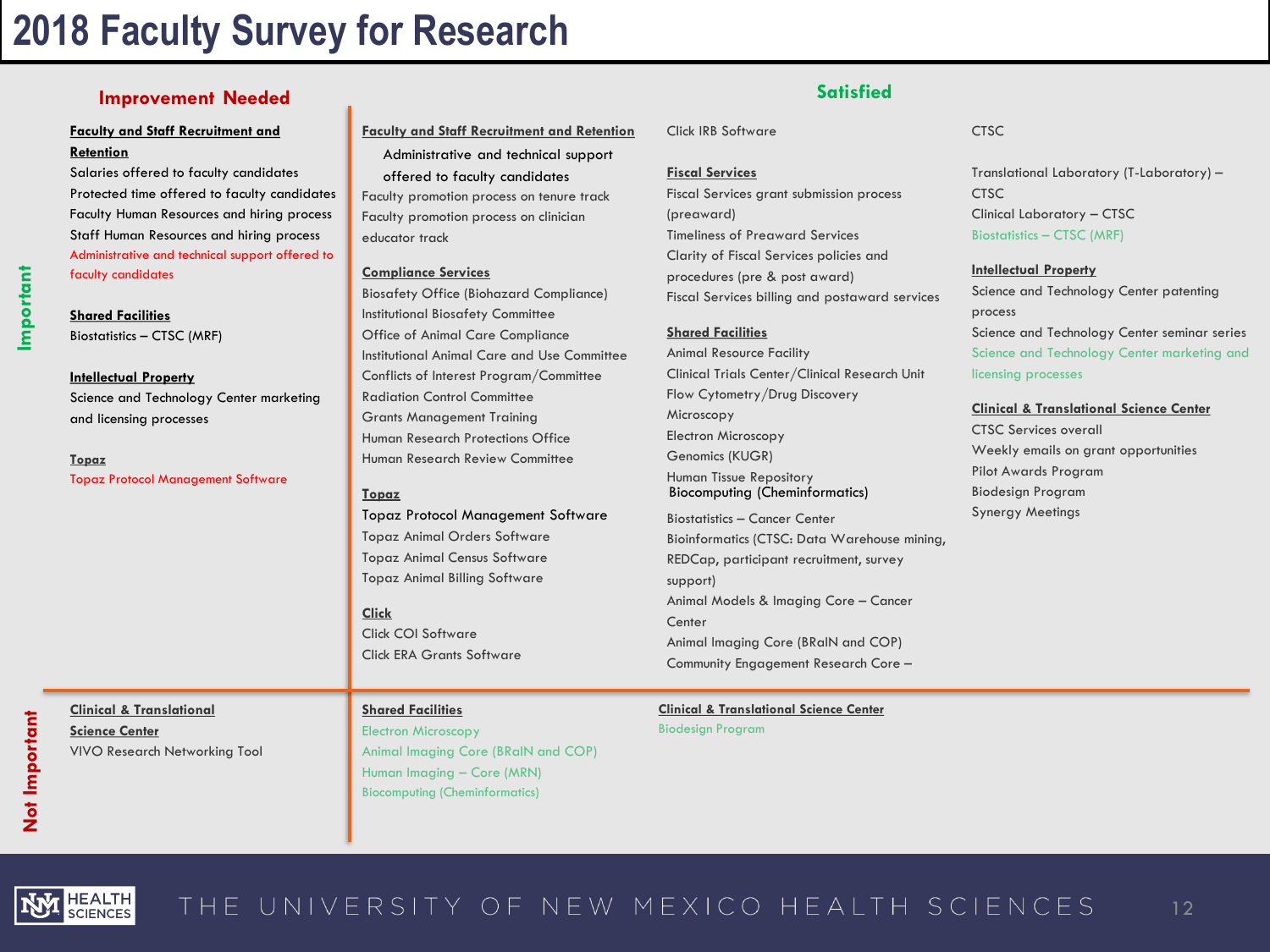# **Top 10 Highest Ranked for Satisfaction**

| 1. Human Research Protections Office: The Human Research Protections Office (HRPO) staff are professional in their interactions<br>with investigators and their research staff                                                                                                               | 4.03 |
|----------------------------------------------------------------------------------------------------------------------------------------------------------------------------------------------------------------------------------------------------------------------------------------------|------|
| 2. Human Research Protections Office: Is effective in their federally mandated role of reviewing and monitoring research involving<br>human subjects and ensuring that appropriate steps are taken to protect the rights and welfare of those subjects                                       | 3.92 |
| 3. Human Research Protections Office: When evaluating the research protocol, the Human Research Review Committee (HRRC)<br>focuses on the consenting process in its entirety rather than only the consent document                                                                           | 3.82 |
| 4. Human Research Protections Office: The HSC Human Research Protections Office (HRPO) staff are knowledgeable about UNM<br>policies and federal and state regulations related to human subjects protections.                                                                                | 3.77 |
| 5. Shared Facilities: Microscopy                                                                                                                                                                                                                                                             | 3.48 |
| 6. Shared Facilities: Animal Resource Facility                                                                                                                                                                                                                                               | 3.47 |
| 7. Human Research Protections Office: My submissions are reviewed by the Human Research Review Committee (HRRC) in a timely<br>fashion.                                                                                                                                                      | 3.44 |
| 8. Human Research Protections Office: The Human Research Protections Office (HRPO) staff has helped me to better optimize<br>informed consent for my subjects.                                                                                                                               | 3.41 |
| 9. Human Research Protections Office: I have utilized the IRB-on-the-Go service provided by the Human Research Protections<br>Office (HRPO) and found it to be useful in optimizing and facilitation my submission. (Leave question blank if you have not<br>used the IRB-on-th-Go service). | 3.34 |
| 10. Compliance Service: Office of Animal Care and Compliance                                                                                                                                                                                                                                 | 3.30 |
|                                                                                                                                                                                                                                                                                              |      |

#### HEALTH<br>SCIENCES THE UNIVERSITY OF NEW MEXICO HEALTH SCIENCES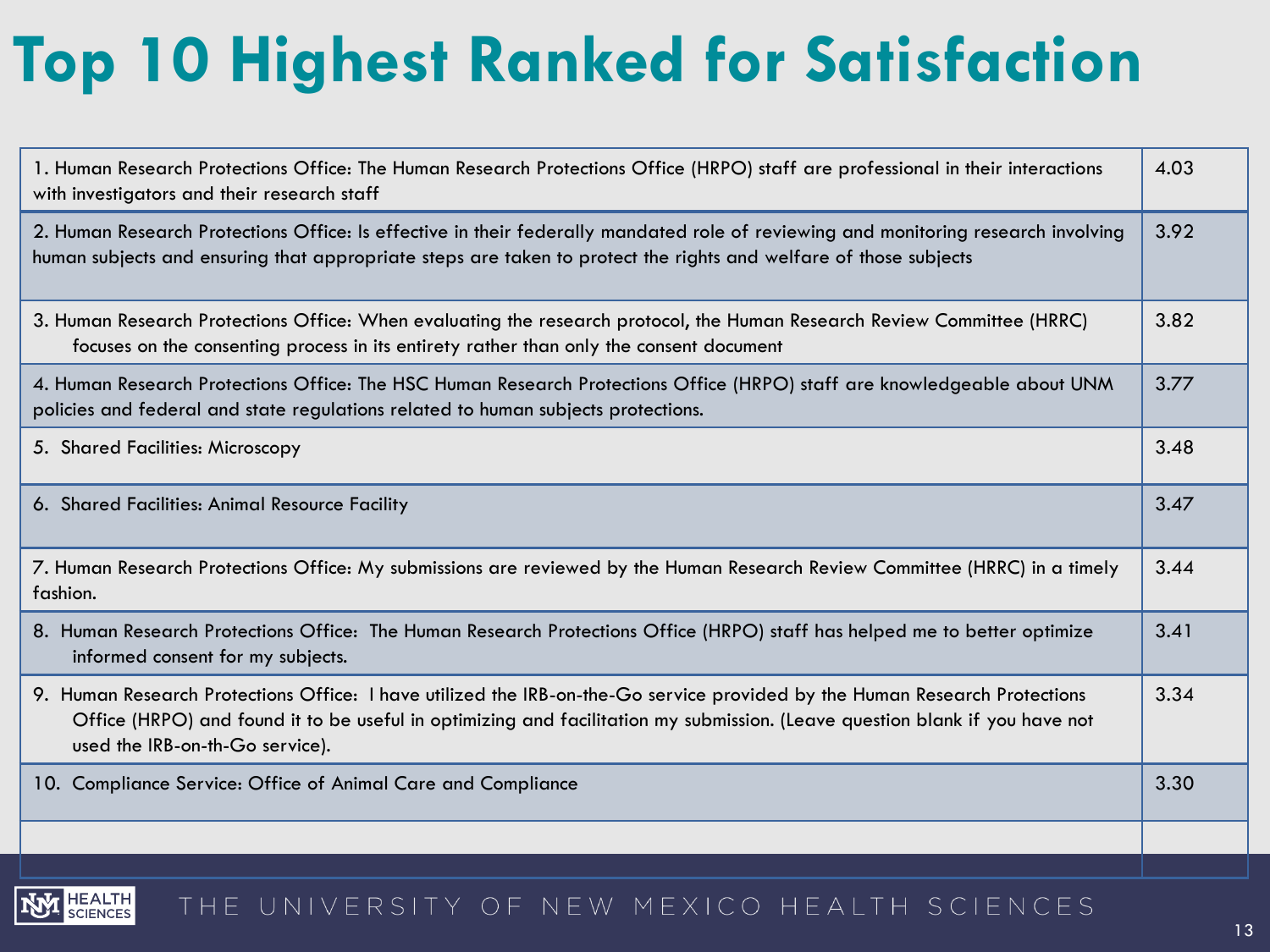# **Bottom 10 Lowest Ranked for Satisfaction**

| 1. Clinical & Translational Science Center: VIVO Research Networking Tool                                         |      |
|-------------------------------------------------------------------------------------------------------------------|------|
| 2. Faculty & Staff Recruitment & Retention: Salaries offered to faculty candidates                                | 2.28 |
| 3. Topaz: Topaz Protocol Management Software                                                                      | 2.33 |
| 4. Faculty & Staff Recruitment & Retention: Staff human resources and hiring processes                            | 2.37 |
| 5. Faculty & Staff Recruitment & Retention: Administrative and technical support offered<br>to faculty candidates | 2.41 |
| 6. Faculty & Staff Recruitment & Retention: Protected time offered to faculty candidates                          | 2.42 |
| 7. Faculty & Staff Recruitment & Retention: Faculty human resources and hiring processes                          | 2.48 |
| 8. Compliance Services: Grants Management Training                                                                | 2.64 |
| 9. Shared Facilities: Biocomputing (Cheminformatics)                                                              | 2.64 |
| 10. Shared Facilities: Clinical Laboratory - CTSC                                                                 | 2.67 |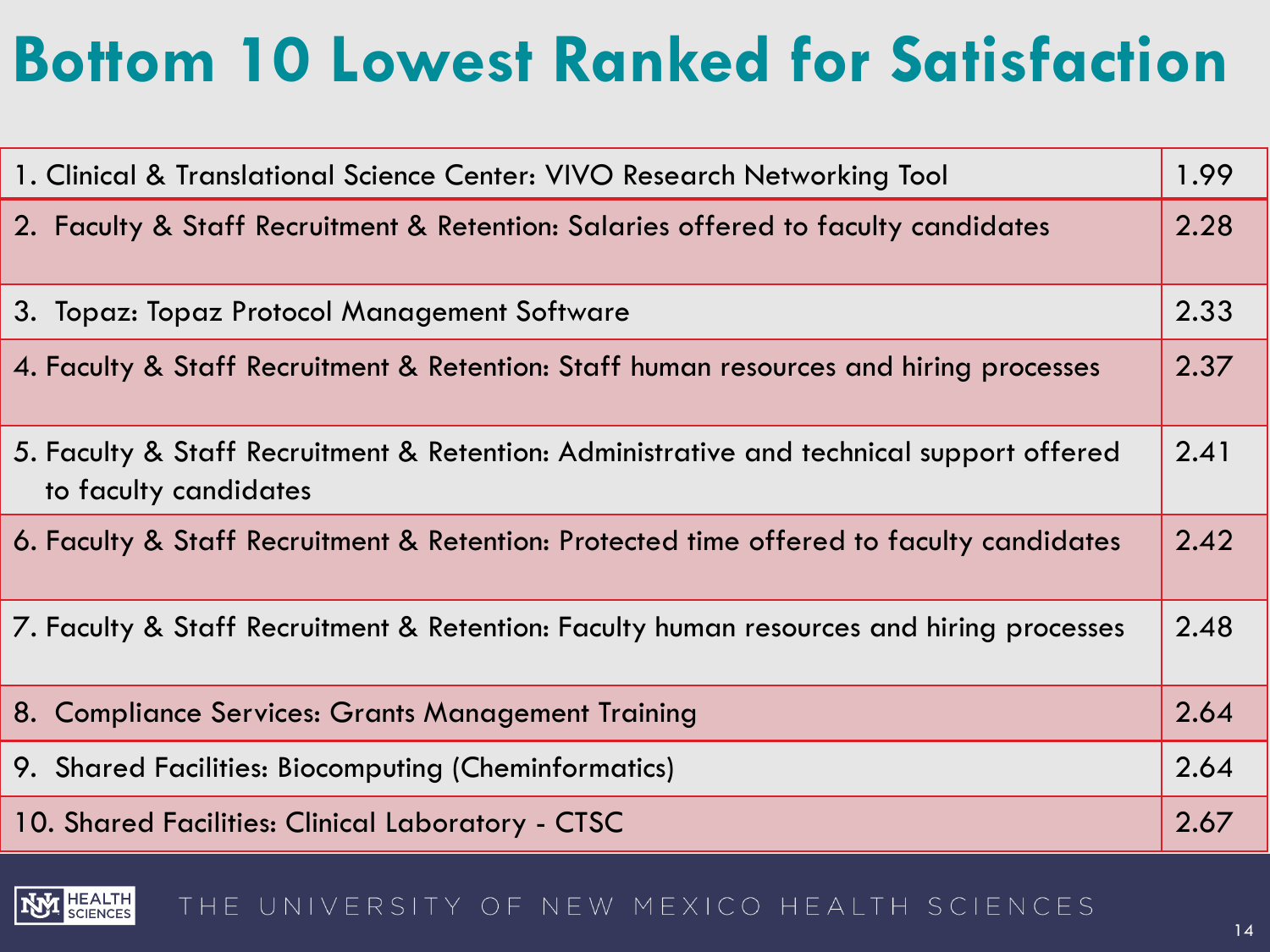# **Top 10 Response Rate**

| <b>Question</b>                                                         | <b>Responses</b> |
|-------------------------------------------------------------------------|------------------|
| 1. Do you have, or have you had extramural funding in the last 3 years? | 100%             |
| 2. During the past 24 months did you receive internal pilot funding?    | 100%             |
| 3. Protected time offered to faculty candidates                         | 100%             |
| 4. Administrative and technical support offered to faculty candidates   | 100%             |
| 5. Faculty promotion process on tenure track                            | 100%             |
| 6. Faculty Human Resources and hiring processes                         | 100%             |
| 7. Compliance Services – Importance & Satisfaction                      | 100%             |
| 8. Salaries offered to faculty candidates                               | 99.6%            |
| 9. Faculty promotion process on clinician educator track                | 99.6%            |
| 10. Staff human resources and hiring processes                          | 99.2%            |

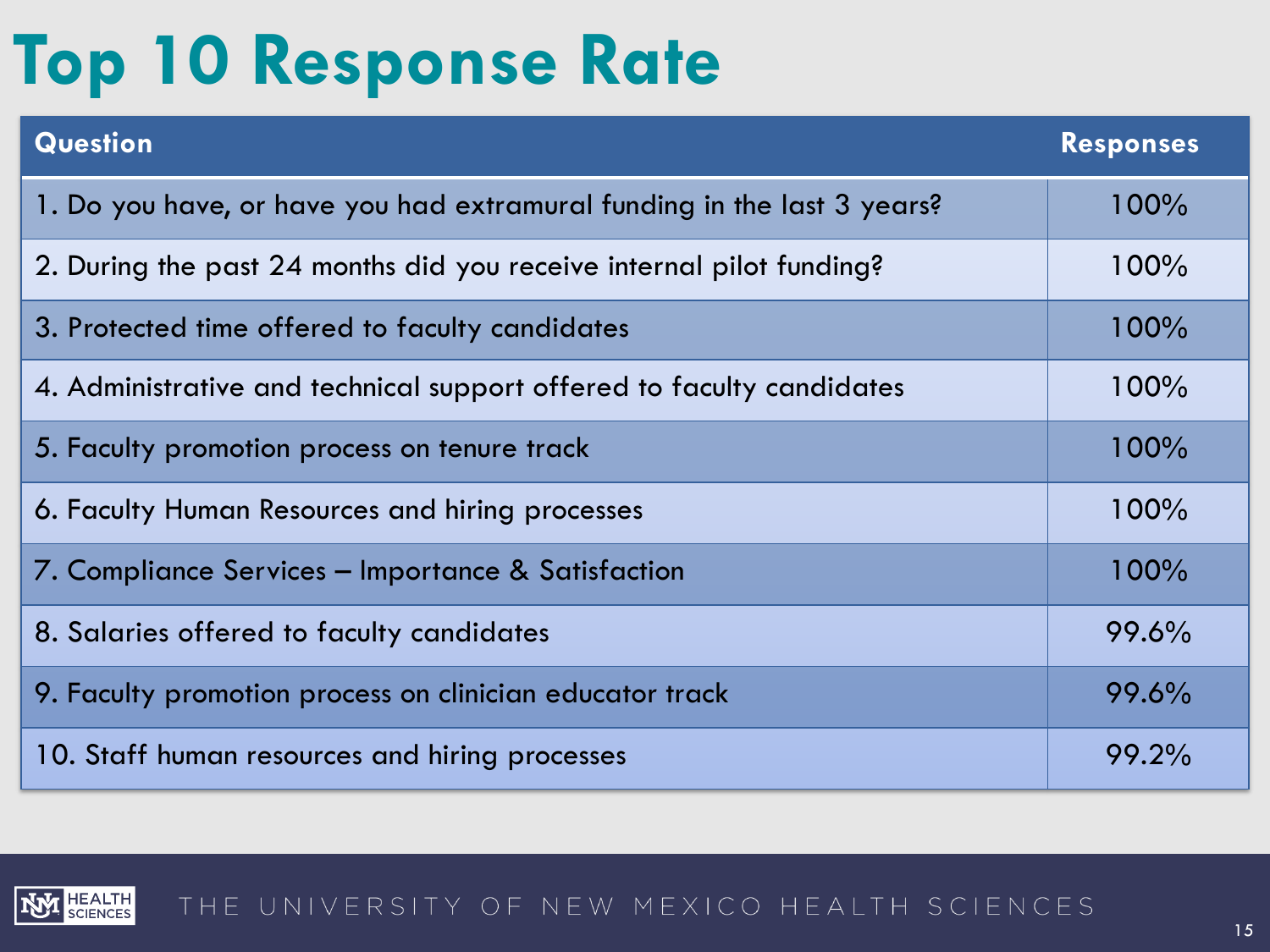# **Bottom 10 Response Rate**

N

| <b>Question</b>                                                                                                                                                                                                                  | <b>Responses</b> |
|----------------------------------------------------------------------------------------------------------------------------------------------------------------------------------------------------------------------------------|------------------|
| From which pilot program did you receive funding?<br>1.                                                                                                                                                                          | 16.6%            |
| Have you submitted an extramural grant based on preliminary data obtained from your pilot award?<br>2.                                                                                                                           | 16.6%            |
| 3. I have utilized the IRB-on-the-Go service provided by the Human Research Protections Office (HRPO) and<br>found it to be useful in optimizing and facilitating my submission.                                                 | 23.6%            |
| 4. Over the past year, have you utilized any CTSC resources at HSC?                                                                                                                                                              | 31.3%            |
| 5. The HRPO staff has helped me to better optimize informed consent for my subjects.                                                                                                                                             | 40.2%            |
| 6. The HRPO staff has helped me better evaluate risks to my study subjects.                                                                                                                                                      | 41.0%            |
| 7. When evaluating the research protocol, the Human Research Review Committee (HRRC) focuses on the<br>consenting process in its entirety rather than only the consent document.                                                 | 41.6%            |
| 8. The HRRC is effective in their federally mandated role of reviewing and monitoring research involving<br>human subjects and ensuring that appropriate steps are taken to protect the rights and welfare of those<br>subjects. | 42.1%            |
| 9. My submissions are reviewed by the HRRC in a timely fashion.                                                                                                                                                                  | 42.1%            |
| 10. The HSC HRPO staff are knowledgeable about UNM policies and federal and state regulations related<br>to human subjects protections.                                                                                          | 42.4%            |

#### HEALTH<br>SCIENCES THE UNIVERSITY OF NEW MEXICO HEALTH SCIENCES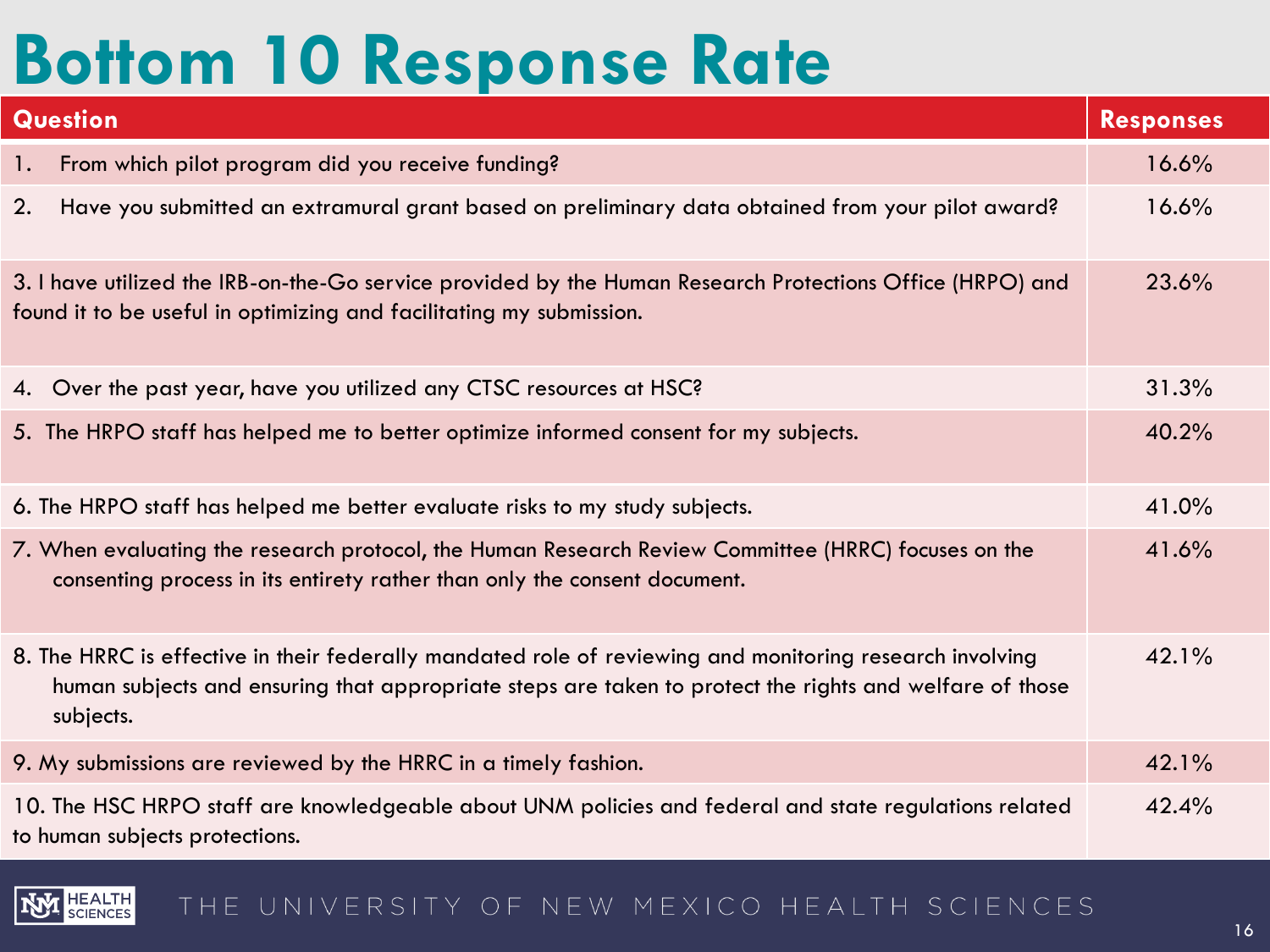## **Improved Ratings 2017→2018**

|                                                       | 2017 | 2018 |
|-------------------------------------------------------|------|------|
| <b>Faculty and Staff Recruitment and Retention</b>    |      |      |
| <b>Faculty Human Resources and hiring processes</b>   | 2.32 | 2.48 |
|                                                       |      |      |
| <b>Shared Facilities</b>                              |      |      |
| Microscopy                                            | 3.31 | 3.48 |
| Flow Cytometry/Drug Discovery                         | 2.86 | 3.22 |
| <b>Intellectual Property</b>                          |      |      |
| Science and Technology Center marketing and licensing | 2.63 | 2.87 |
| Science & Technology Center Patenting Processes       | 2.83 | 3.09 |
| Science & Technology Center Seminar                   | 2.80 | 3.11 |

HEALTH<br>SCIENCES THE UNIVERSITY OF NEW MEXICO HEALTH SCIENCES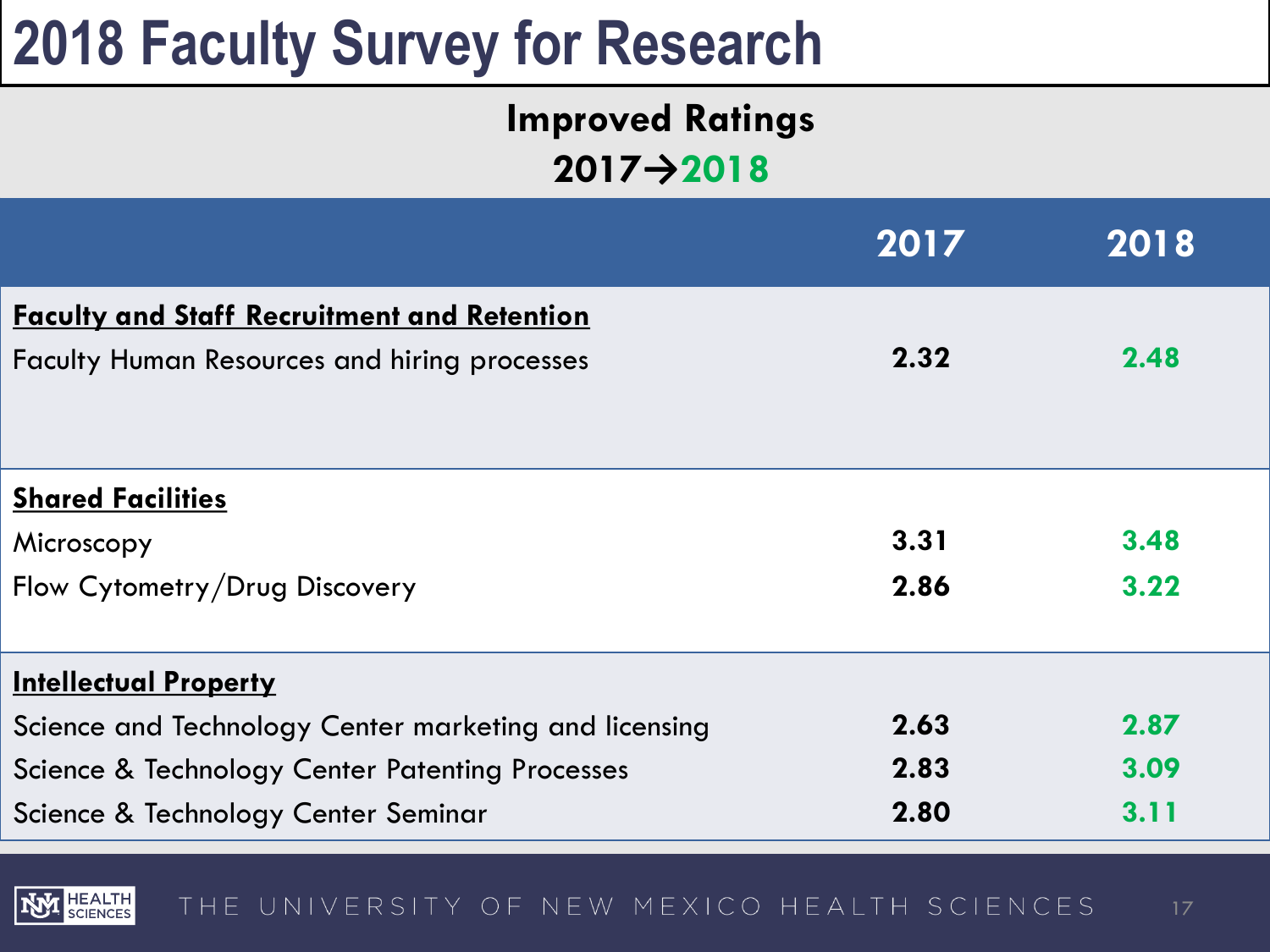## **Declined Ratings 2017→2018**

|                                                                                            | 2017 | 2018 |
|--------------------------------------------------------------------------------------------|------|------|
| <b>Clinical &amp; Translational Science Center</b><br><b>VIVO Research Networking Tool</b> | 2.24 | 1.99 |
| <b>Shared Facilities</b><br><b>Clinical Laboratory - CTSC</b>                              | 3.05 | 2.67 |

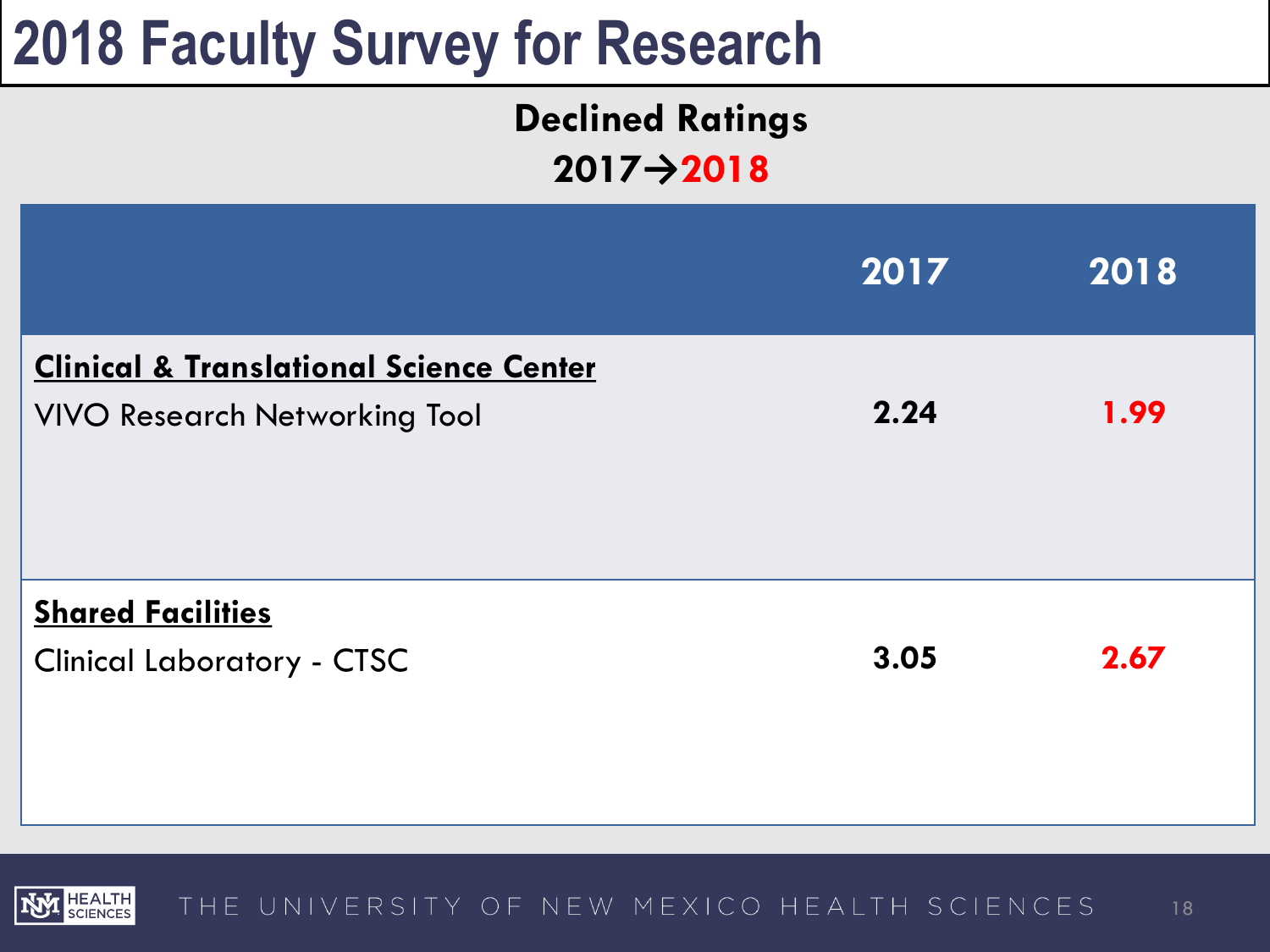## **Comparisons between SOM, COP & CON**

| <b>Survey Question</b>                                                                                                                                           | <b>SOM</b>                | <b>COP</b>       | <b>CON</b>                | <b>COPH</b>               |
|------------------------------------------------------------------------------------------------------------------------------------------------------------------|---------------------------|------------------|---------------------------|---------------------------|
| Salaries offered to faculty candidates - (Satisfaction<br>with current service)                                                                                  | <b>Improvement Needed</b> | <b>Satisfied</b> | <b>Satisfied</b>          | <b>Improvement Needed</b> |
| <b>Biosafety Office (Biohazard Compliance) - (Importance</b><br>to you)                                                                                          | Important                 | Important        | Important                 | Important                 |
| Institutional Biosafety Committee - (Importance to you)                                                                                                          | Important                 | Important        | Important                 | Important                 |
| Office of Animal Care and Compliance - (Satisfaction<br>with current service)                                                                                    | <b>Satisfied</b>          | <b>Satisfied</b> | <b>Satisfied</b>          | <b>Satisfied</b>          |
| Institutional Animal Care and Use Committee -<br>(Satisfaction with current service)                                                                             | <b>Satisfied</b>          | <b>Satisfied</b> | <b>Satisfied</b>          | <b>Satisfied</b>          |
| The Human Research Protections Office (HRPO) staff has<br>helped me to better optimize informed consent for my<br>subjects - (Satisfaction with current service) | <b>Satisfied</b>          | <b>Satisfied</b> | <b>Satisfied</b>          | <b>Satisfied</b>          |
| The Human Research Protections Office (HRPO) staff has<br>helped me better evaluate risks to my study subjects. -<br>(Satisfaction with current service)         | <b>Satisfied</b>          | <b>Satisfied</b> | <b>Satisfied</b>          | <b>Satisfied</b>          |
| Topaz Animal Orders Software - (Importance to you)                                                                                                               | Important                 | Important        | N/A                       | N/A                       |
| Topaz Animal Census Software - (Importance to you)                                                                                                               | Important                 | Important        | N/A                       | N/A                       |
| Animal Resource Facility - (Importance to you)                                                                                                                   | Important                 | Important        | N/A                       | N/A                       |
| Clinical Trials Center/Clinical Research Unit -<br>(Satisfaction with current service)                                                                           | <b>Satisfied</b>          | <b>Satisfied</b> | <b>Improvement Needed</b> | <b>Satisfied</b>          |
| Flow/Cytometry/Drug Discovery - (Importance to you)                                                                                                              | Important                 | Important        | N/A                       | N/A                       |

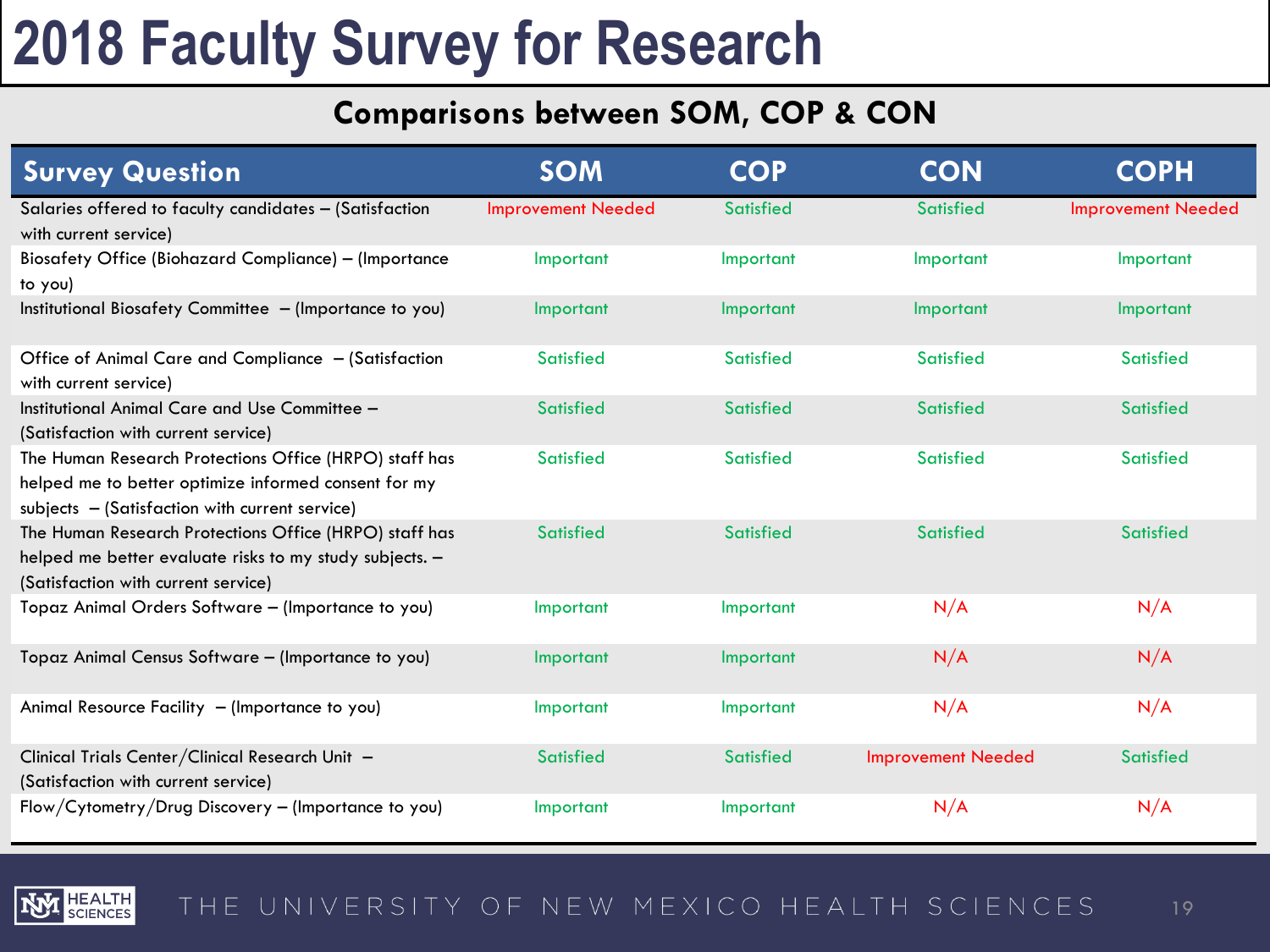## **Comparisons between SOM, COP & CON Continued**

| <b>Survey Question</b>                                                                 | <b>SOM</b>       | <b>COP</b>       | <b>CON</b>       | <b>COPH</b>      |
|----------------------------------------------------------------------------------------|------------------|------------------|------------------|------------------|
| Electron Microscopy - (Importance to you)                                              | Important        | Important        | N/A              | N/A              |
| Genomics (KUGR) - (Satisfaction with current service)                                  | <b>Satisfied</b> | <b>Satisfied</b> | N/A              | N/A              |
| Human Tissue Repository - (Satisfaction with current<br>service)                       | <b>Satisfied</b> | <b>Satisfied</b> | N/A              | N/A              |
| Animal Models & Imaging Core - Cancer Center -<br>(Importance to you)                  | Important        | Important        | N/A              | N/A              |
| Human Imaging Core (MRN) - (Importance to you)                                         | Important        | Not Important    | N/A              | N/A              |
| Human Imaging Core (MRN) - (Satisfaction with current<br>service)                      | <b>Satisfied</b> | <b>Satisfied</b> | N/A              | N/A              |
| Community Engagement Research Core - CTSC -<br>(Importance to you)                     | Important        | Important        | Important        | Important        |
| Community Engagement Research Core - CTSC -<br>(Satisfaction with current service)     | <b>Satisfied</b> | <b>Satisfied</b> | <b>Satisfied</b> | <b>Satisfied</b> |
| Clinical Laboratory - CTSC - (Importance to you)                                       | Important        | Important        | Important        | N/A              |
| Science and Technology Center patenting processes -<br>(Importance to you)             | Important        | Important        | Not Important    | N/A              |
| Science and Technology Center marketing and licensing<br>process - (Importance to you) | Important        | Important        | Not Important    | Important        |
| Science and Technology Center seminar series -<br>(Importance to you)                  | Important        | Important        | Not Important    | Important        |